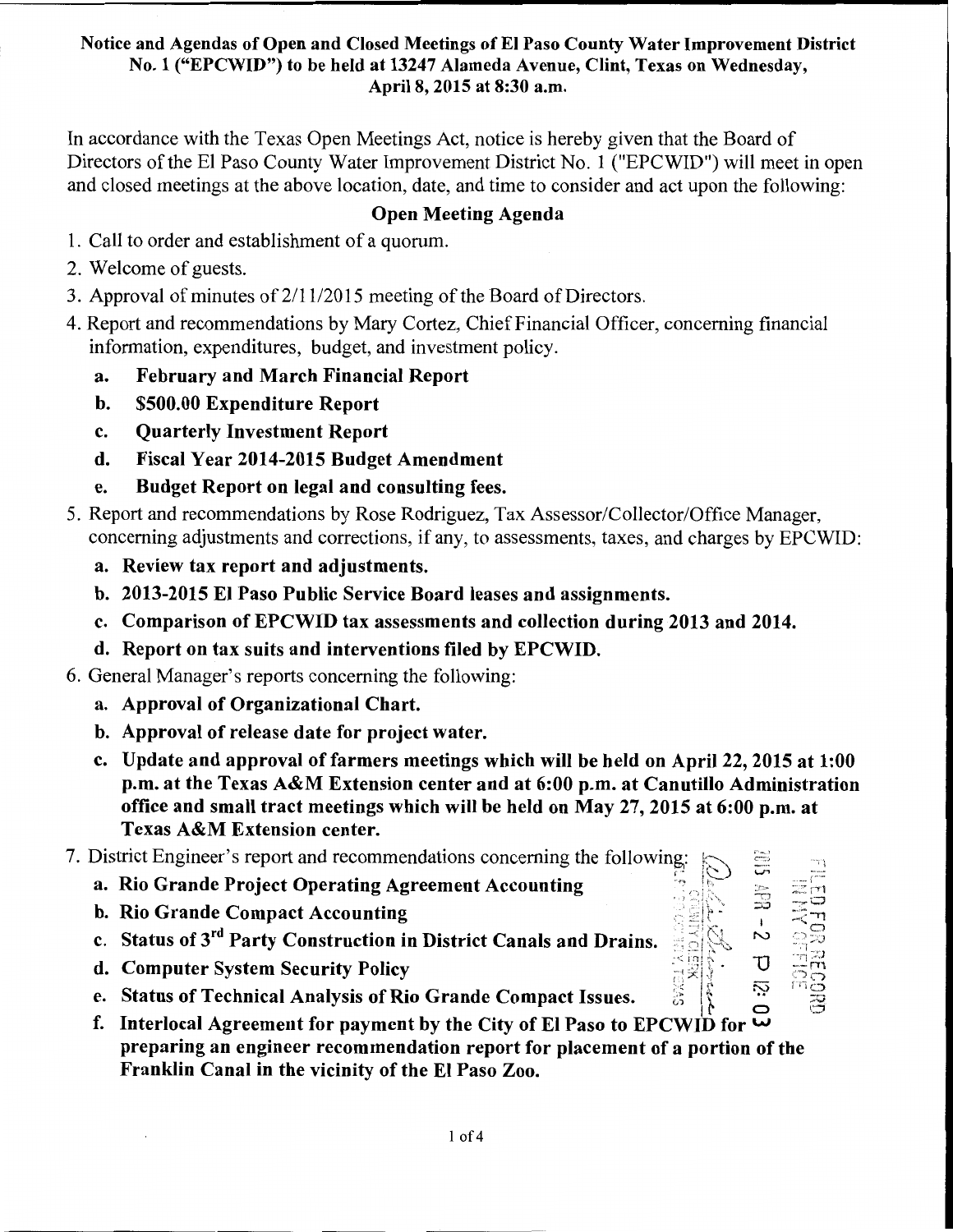8. Maintenance Manager's reports and recommendations concerning the following:

# Drain maintenance program and water delivery system

9. Water master's report and recommendations concerning the following:

# Water use and availability

- 10. Water delivery allocations to EPCWID water users and water available by contract.
- 11. Approval of Subdivision Plats as meeting requirement in License Manual:
	- a. Application 1711, Socorro Palms Subdivision, 10.21 acres, Submission of Irrigable Land Exhibit

Approval of Applications for Licenses for Use of District Real Property or:

- b. Application 1638, by El Paso Electric Company, for a one year license to access EPCWID right of way, district wide, for operation and maintenance of existing El Paso Electric Company electrical system
- c. Application 1724, by El Paso Water Utilities Public Service Board, to construct an 8 inch PVC sanitary sewer line along Mesa Drainage Canal from approximately Station 1008+66 to 1011+46 on McCamey Road via open cut method
- d. Application 1725, by El Paso Water Utilities Public Service Board, to extend an 8-inch PVC sanitary sewer line crossing Juan de Herrera Lateral Branch "A at approximately Station 165+08 at FM 659, Zaragoza Road via open cut method

Approval of Construction Dewatering Licenses for Conveying Groundwater:

- e. Application 1549, by Lower Valley Water District, for dewatering into the Middle Drain and for construction of potable water and sanitary sewer lines along Horizon Boulevard
- f. Application 1744, by Lower Valley Water District, for dewatering into various EPCWID facilities and for construction of Cuadrilla Wastewater Project - Phase 1, Morning Glory Subdivision

Application to Classify Land within EPCWID as Irrigable: None

License for use of EPCWID facilities for conveyance of treated wastewater or purchase of El Paso Valley Drainage Water: None

Letter of Approval of Maintenance Work under existing crossings or structures: None

Letter to City of El Paso regarding preliminary plat for subdivision: None

Letters of No Objection for Natural Gas Service installed with the Rights-of-Ways of Public Roads: None

12. Status of and/or action on for purchases or sale and/or easements and/or leases of property:

# Approval of execution of DEED WITHOUT WARRANTY AND EASEMENTS from EPCWID to the City of El Paso on behalf of the El Paso Water Utilities Public Service Board, conveying the Playa Drain and a portion of the Playa Intercepting Drain

13. Any or all of the items shown on the attached Closed Meeting Agenda.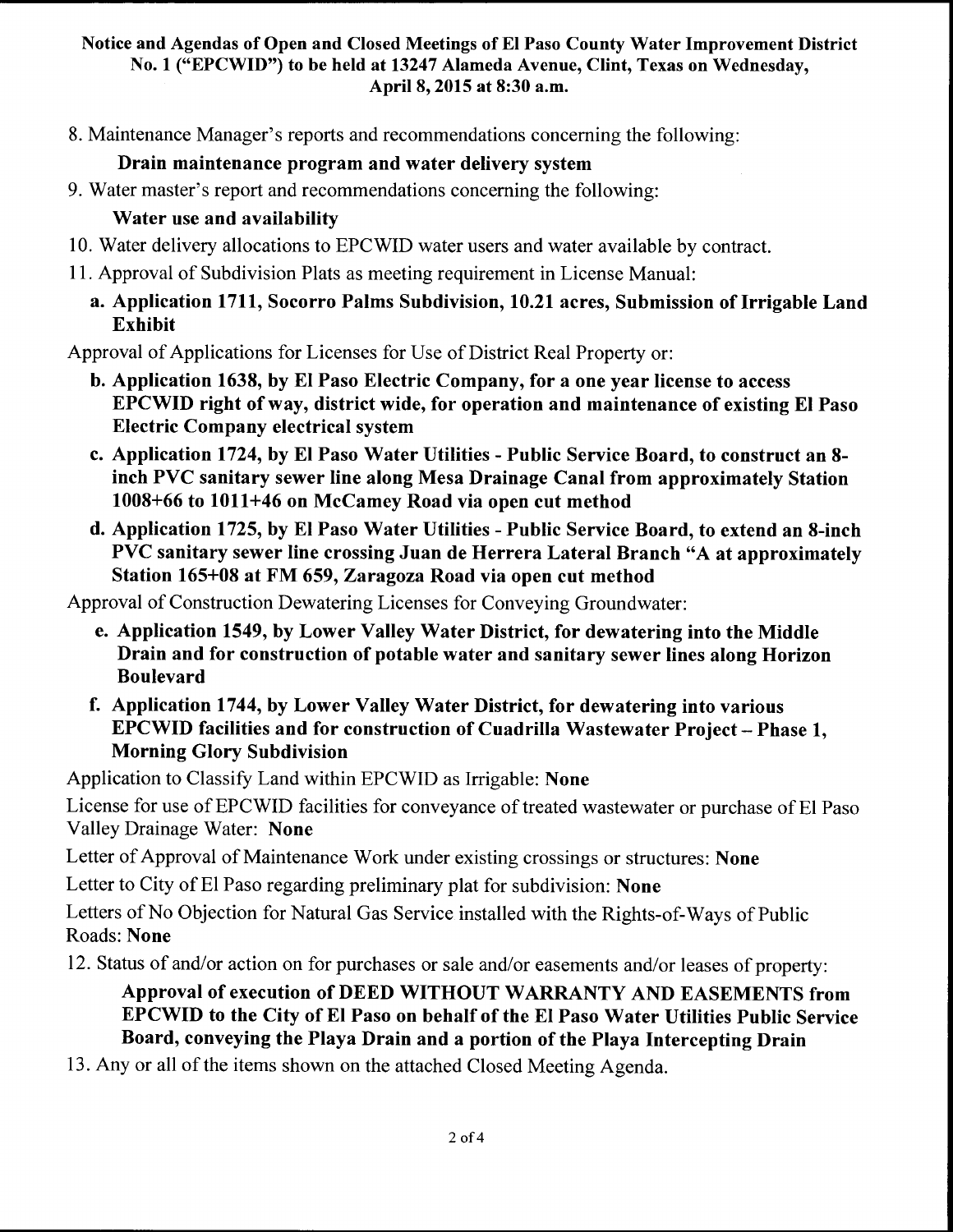14. Adjournment.

At any time during the open meeting, the Board of Directors may retire into a closed meeting to discuss the subjects shown on the Closed Meeting Agenda after the presiding officer publicly announces that a closed meeting will be held and identifies the section or sections of Chapter 551 of the Texas Government Code under which the closed meeting is held.